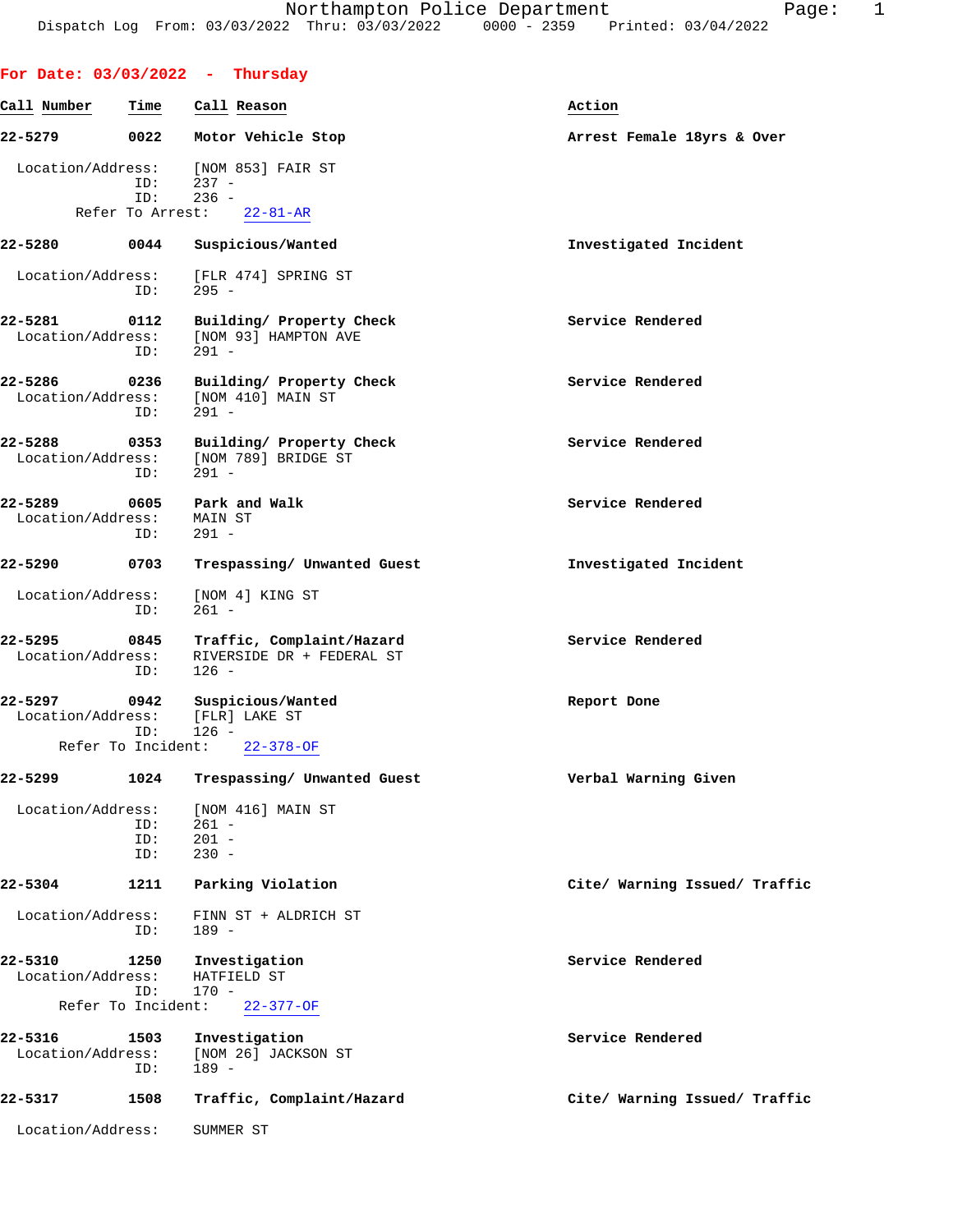| ID:                                                                                                  | $170 -$                                                                                                                                                                                   |                       |
|------------------------------------------------------------------------------------------------------|-------------------------------------------------------------------------------------------------------------------------------------------------------------------------------------------|-----------------------|
| 22-5319<br>1544<br>ID:                                                                               | Harassment / Stalking<br>Location/Address: [NOM 1742] STODDARD ST<br>$120 -$                                                                                                              | Report Done           |
|                                                                                                      | Refer To Incident: 22-381-OF                                                                                                                                                              |                       |
| 22-5320<br>1554                                                                                      | Motor Vehicle Stop                                                                                                                                                                        | Investigated Incident |
| Vicinity of:<br>ID:                                                                                  | HAWLEY ST + EASTERN AVE<br>$292 -$                                                                                                                                                        |                       |
| 22-5321<br>1604                                                                                      | Motor Vehicle Stop                                                                                                                                                                        | Verbal Warning Given  |
| Location/Address:<br>ID:                                                                             | [NOM 2401] MAIN ST<br>$292 -$                                                                                                                                                             |                       |
| 22-5323<br>1629<br>Location/Address:<br>ID:<br>ID:<br>ID:<br>ID:<br>ID:<br>ID:<br>Refer To Incident: | Damage/ Vandalism<br>N ELM ST<br>189 -<br>$203 -$<br>$210 -$<br>$ID: 243 -$<br>ID: 178 -<br>EMS Unit: A01-Fire Ambulance<br>$292 -$<br>$203 -$<br>$292 -$<br>Refer To Incident: 22-382-OF | Report Done           |
|                                                                                                      | $22 - 383 - OF$                                                                                                                                                                           |                       |
| 22-5326<br>1754<br>Location/Address:<br>ID:                                                          | ASSIST OTHER AGENCY<br>[NOM 2772] MAIN ST<br>$170 -$                                                                                                                                      | Service Rendered      |
| 22-5325<br>1756<br>Location/Address:                                                                 | Private/Trespass/ Parking Tow<br>[NOM 321] PLEASANT ST                                                                                                                                    | Vehicle Towed         |
| 22-5327<br>1848                                                                                      | Suspicious/Wanted                                                                                                                                                                         | Investigated Incident |
| Location/Address:<br>ID:<br>ID:                                                                      | [NOM 250] KING ST<br>$170 -$<br>$292 -$                                                                                                                                                   |                       |
| 22-5329<br>1910                                                                                      | Motor Vehicle Stop                                                                                                                                                                        | Verbal Warning Given  |
| Vicinity of:<br>ID:                                                                                  | ELM ST + VERNON ST<br>$189 -$                                                                                                                                                             |                       |
| 22-5330<br>1918                                                                                      | Suspicious/Wanted                                                                                                                                                                         | Investigated Incident |
| Location/Address:<br>ID:<br>ID:                                                                      | [NOM 1022] BARRETT ST<br>$292 -$<br>$170 -$                                                                                                                                               |                       |
| 22-5332<br>1944<br>Location/Address:                                                                 | Private/Trespass/ Parking Tow<br>[NOM 321] PLEASANT ST                                                                                                                                    | Vehicle Towed         |
| $22 - 5333$<br>1953<br>Location/Address:<br>ID:<br>ID:<br>ID:                                        | Suspicious/Wanted<br>[FLR 1628] BRIDGE RD<br>$203 -$<br>$298 -$<br>$245 -$<br>$298 -$<br>$245 -$                                                                                          | Report Done           |
| Refer To Incident:                                                                                   | $22 - 384 - OF$                                                                                                                                                                           |                       |
| 22-5334<br>2029<br>Location/Address:<br>ID:                                                          | ASSIST OTHER AGENCY<br>[NOM 249] KING ST<br>$292 -$                                                                                                                                       | Service Rendered      |